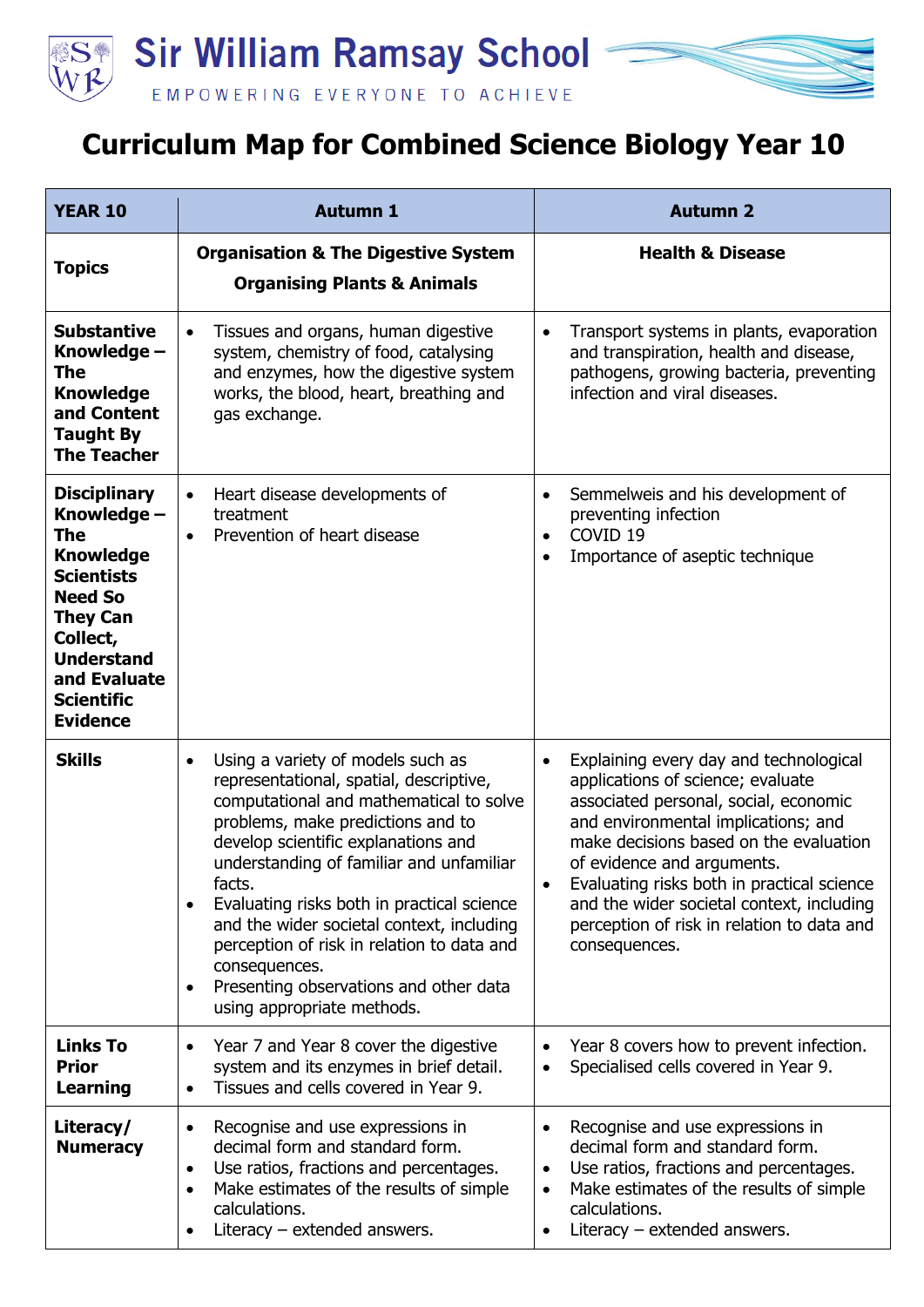| <b>Cross</b><br><b>Curricular</b> | Food and Nutrition $-$ how the digestive<br>system works.<br>PHSE - non communicable diseases. | PSCHE-relationships, sex and<br>$\bullet$<br>contraception.<br>Food and Nutrition - lifestyle and diet. |
|-----------------------------------|------------------------------------------------------------------------------------------------|---------------------------------------------------------------------------------------------------------|
| <b>Assessment</b>                 | Mid topic assessment - tissues and<br>enzymes.                                                 | Organisation assessment.                                                                                |

| <b>YEAR 10</b>                                                                                                                                                                                                   | <b>Spring 1</b>                                                                                                                                                                                                                                                                                                                                                                                                                               | <b>Spring 2</b>                                                                                                                                                                                                                                                                                                                                                                 |
|------------------------------------------------------------------------------------------------------------------------------------------------------------------------------------------------------------------|-----------------------------------------------------------------------------------------------------------------------------------------------------------------------------------------------------------------------------------------------------------------------------------------------------------------------------------------------------------------------------------------------------------------------------------------------|---------------------------------------------------------------------------------------------------------------------------------------------------------------------------------------------------------------------------------------------------------------------------------------------------------------------------------------------------------------------------------|
| <b>Topics</b>                                                                                                                                                                                                    | <b>Preventing &amp; Treating Diseases</b>                                                                                                                                                                                                                                                                                                                                                                                                     | <b>Non-Communicable Diseases</b>                                                                                                                                                                                                                                                                                                                                                |
| <b>Substantive</b><br>Knowledge –<br>The<br><b>Knowledge</b><br>and Content<br><b>Taught By</b><br><b>The Teacher</b>                                                                                            | Diseases Caused by Fungi and Protists<br>$\bullet$<br>Human Defence Responses<br>$\bullet$<br>More About Plant Diseases<br>$\bullet$<br>Plant Defence Responses<br>$\bullet$<br>Vaccination<br>$\bullet$<br><b>Antibiotic and Painkillers</b><br>$\bullet$<br><b>Discovering Drugs</b><br>$\bullet$<br>Developing Drugs<br>$\bullet$<br><b>Making Monoclonal Antibodies</b><br>$\bullet$<br><b>Uses of Monoclonal Antibodies</b><br>$\bullet$ | Non-Communicable Diseases<br>$\bullet$<br>Cancer<br>$\bullet$<br>Smoking and The Risk of Diseases<br>Diet, Exercise and Diseases<br>$\bullet$<br>Alcohol and Other Carcinogens<br>$\bullet$                                                                                                                                                                                     |
| <b>Disciplinary</b><br>Knowledge -<br>The<br><b>Knowledge</b><br><b>Scientists</b><br><b>Need So</b><br><b>They Can</b><br>Collect,<br><b>Understand</b><br>and Evaluate<br><b>Scientific</b><br><b>Evidence</b> | Development of Vaccines<br>$\bullet$<br><b>Lateral Flow Tests</b><br>$\bullet$<br>Pregnancy Test Development<br>$\bullet$                                                                                                                                                                                                                                                                                                                     | Development of Cancer Treatments<br>$\bullet$<br>Prevention of Diseases Through Lifestyle<br>Changes                                                                                                                                                                                                                                                                            |
| <b>Skills</b>                                                                                                                                                                                                    | Explaining every day and technological<br>$\bullet$<br>applications of science; evaluate<br>associated personal, social, economic<br>and environmental implications; and<br>make decisions based on the evaluation<br>of evidence and arguments.                                                                                                                                                                                              | Evaluating risks both in practical science<br>$\bullet$<br>and the wider societal context, including<br>perception of risk in relation to data and<br>consequences.<br>Recognising the importance of peer<br>review of results and of communicating<br>results to a range of audiences.                                                                                         |
| <b>Links To</b><br><b>Prior</b><br><b>Learning</b>                                                                                                                                                               | Year 8 looks at human defence systems.                                                                                                                                                                                                                                                                                                                                                                                                        | Year 8 looks at drugs, smoking and<br>alcohol.                                                                                                                                                                                                                                                                                                                                  |
| Literacy/<br><b>Numeracy</b>                                                                                                                                                                                     | Use an appropriate number of significant<br>figures.<br>Find arithmetic means.<br>Construct and interpret frequency tables<br>and diagrams, bar charts and<br>histograms.<br>Understand the principles of sampling as<br>applied to scientific data.<br>Understand simple probability.<br>Understand the terms mean, mode and<br>median.                                                                                                      | Use an appropriate number of significant<br>$\bullet$<br>figures.<br>Find arithmetic means.<br>Construct and interpret frequency tables<br>and diagrams, bar charts and<br>histograms.<br>Understand the principles of sampling as<br>$\bullet$<br>applied to scientific data.<br>Understand simple probability.<br>Understand the terms mean, mode and<br>$\bullet$<br>median. |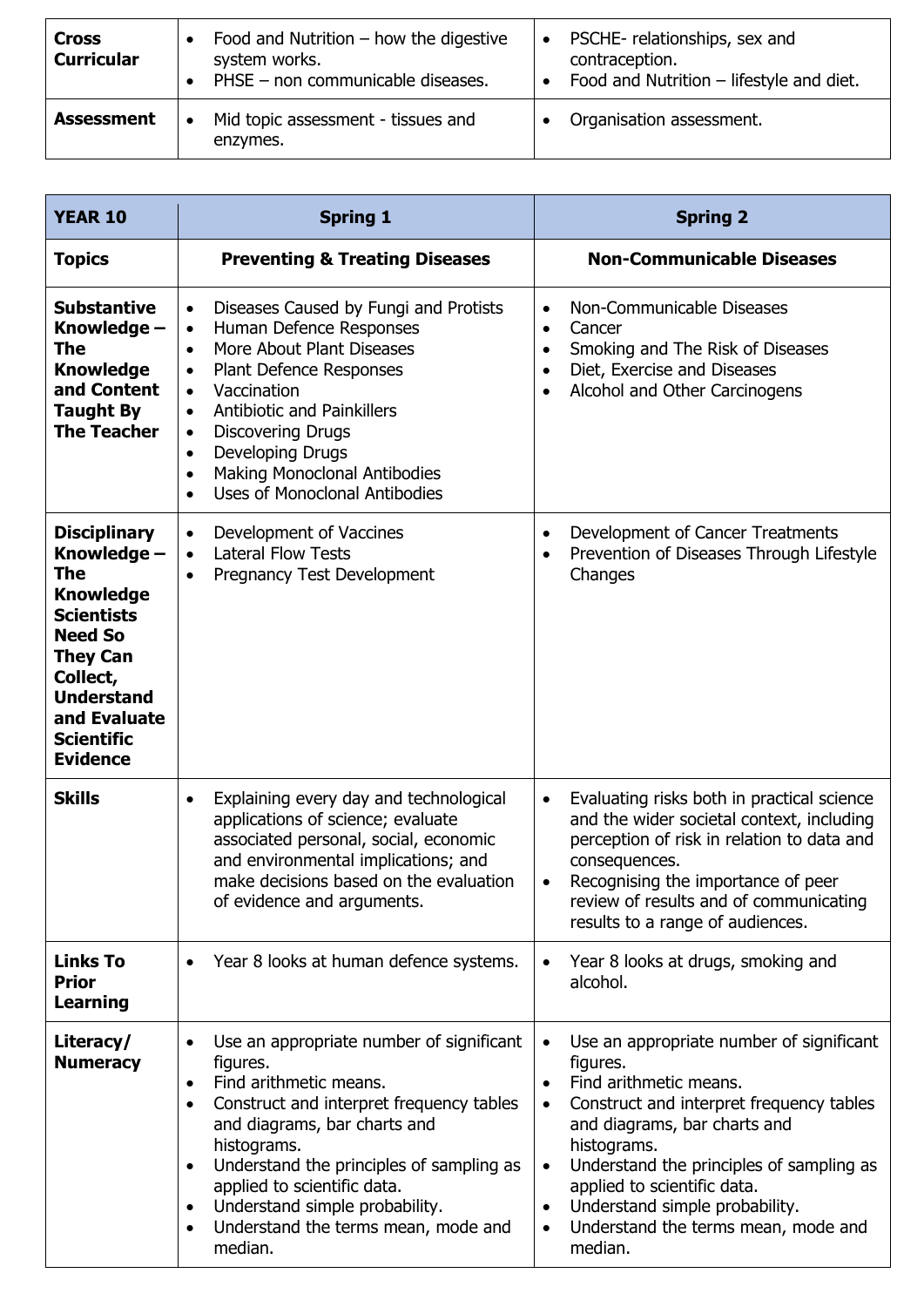|                                   | Use a scatter diagram to identify a<br>correlation between two variables.<br>Make order of magnitude calculations.<br>Literacy $-$ 6-mark question development<br>and experiment write up. | Use a scatter diagram to identify a<br>correlation between two variables.<br>Make order of magnitude calculations.<br>$\bullet$<br>Literacy $-$ 6-mark question development<br>and experiment write up. |
|-----------------------------------|--------------------------------------------------------------------------------------------------------------------------------------------------------------------------------------------|---------------------------------------------------------------------------------------------------------------------------------------------------------------------------------------------------------|
| <b>Cross</b><br><b>Curricular</b> | History - Development of Medicines<br>PHSE - Vaccines and Antivax Debate<br>Psychology/Philosophy and Ethics-Links<br>Between Arguments and Ethics                                         | $\bullet$ PE – Health and Exercise<br>Food and Nutrition - Healthy Eating<br>$\bullet$<br>Geography - Access to Resources<br>$\bullet$                                                                  |
| <b>Assessment</b>                 | Mid-Topic Assessment - Pathogens<br>$\bullet$                                                                                                                                              | Infection and Response Assessment                                                                                                                                                                       |

| <b>YEAR 10</b>                                                                                                                                                                                                   | <b>Summer 1</b>                                                                                                                                                                                                                                                                                                                                                           | <b>Summer 2</b>                                                                                                                                                                                                                                                                                                                                                                                                                                                                                     |
|------------------------------------------------------------------------------------------------------------------------------------------------------------------------------------------------------------------|---------------------------------------------------------------------------------------------------------------------------------------------------------------------------------------------------------------------------------------------------------------------------------------------------------------------------------------------------------------------------|-----------------------------------------------------------------------------------------------------------------------------------------------------------------------------------------------------------------------------------------------------------------------------------------------------------------------------------------------------------------------------------------------------------------------------------------------------------------------------------------------------|
| <b>Topics</b>                                                                                                                                                                                                    | <b>The Human Nervous System</b>                                                                                                                                                                                                                                                                                                                                           | <b>Hormonal Coordination</b>                                                                                                                                                                                                                                                                                                                                                                                                                                                                        |
| <b>Substantive</b><br>Knowledge -<br>The<br><b>Knowledge</b><br>and Content<br><b>Taught By</b><br><b>The Teacher</b>                                                                                            | Principles of Homeostasis<br>$\bullet$<br>The Structure and Function of the<br>$\bullet$<br>Human Nervous System<br><b>Reflex Actions</b><br>$\bullet$<br>Practical: Investigating Ruler Drop<br>$\bullet$<br>The Brain<br>$\bullet$<br>The Eye<br>$\bullet$<br>Common Problems in the Eye<br>$\bullet$                                                                   | Principles of Hormonal Control<br>$\bullet$<br><b>Control of Blood Glucose</b><br>$\bullet$<br><b>Treating Diabetes</b><br>$\bullet$<br>The Role of Negative Feedback<br>$\bullet$<br>Human Reproduction<br>$\bullet$<br>Hormones and the Menstrual Cycle<br>$\bullet$<br>The Artificial Control of Fertility<br>$\bullet$<br><b>Infertility Treatments</b><br>$\bullet$<br>Plant Hormones and Plant Responses<br>$\bullet$<br><b>Using Plant Hormones</b><br>$\bullet$<br>Germination<br>$\bullet$ |
| <b>Disciplinary</b><br>Knowledge -<br>The<br><b>Knowledge</b><br><b>Scientists</b><br><b>Need So</b><br><b>They Can</b><br>Collect,<br><b>Understand</b><br>and Evaluate<br><b>Scientific</b><br><b>Evidence</b> | Development of studies of the brain, eye<br>$\bullet$<br>and nervous system.<br>Discovery and treatment of diseases<br>$\bullet$<br>associated with the brain, eye and<br>nervous system.                                                                                                                                                                                 | Development of treatments of diabetes<br>$\bullet$<br>over time and searching for a cure for<br>Type 1 Diabetes.<br>Control and development of fertility and<br>٠<br>it's treatments- IVF and contraception<br>methods.                                                                                                                                                                                                                                                                             |
| <b>Skills</b>                                                                                                                                                                                                    | Appreciating the power and limitations of<br>$\bullet$<br>science and consider any ethical issues<br>which may arise.<br>Explaining every day and technological<br>$\bullet$<br>applications of science; evaluate<br>associated personal, social, economic<br>and environmental implications; and<br>make decisions based on the evaluation<br>of evidence and arguments. | Evaluating risks both in practical science<br>$\bullet$<br>and the wider societal context, including<br>perception of risk in relation to data and<br>consequences.<br>Recognising the importance of peer<br>review of results and of communicating<br>results to a range of audiences.<br>Planning experiments or devise<br>$\bullet$<br>procedures to make observations,<br>produce or characterise a substance, test<br>hypotheses, check data or explore<br>phenomena.                          |
| <b>Links To</b><br><b>Prior</b><br>Learning                                                                                                                                                                      | The eye is covered in Year 7.<br>Specialised cells - nerve cells are covered<br>in Year 7.                                                                                                                                                                                                                                                                                | Year 8 looks at the different diseases<br>and disorders that effect the body that<br>can include diabetes.                                                                                                                                                                                                                                                                                                                                                                                          |